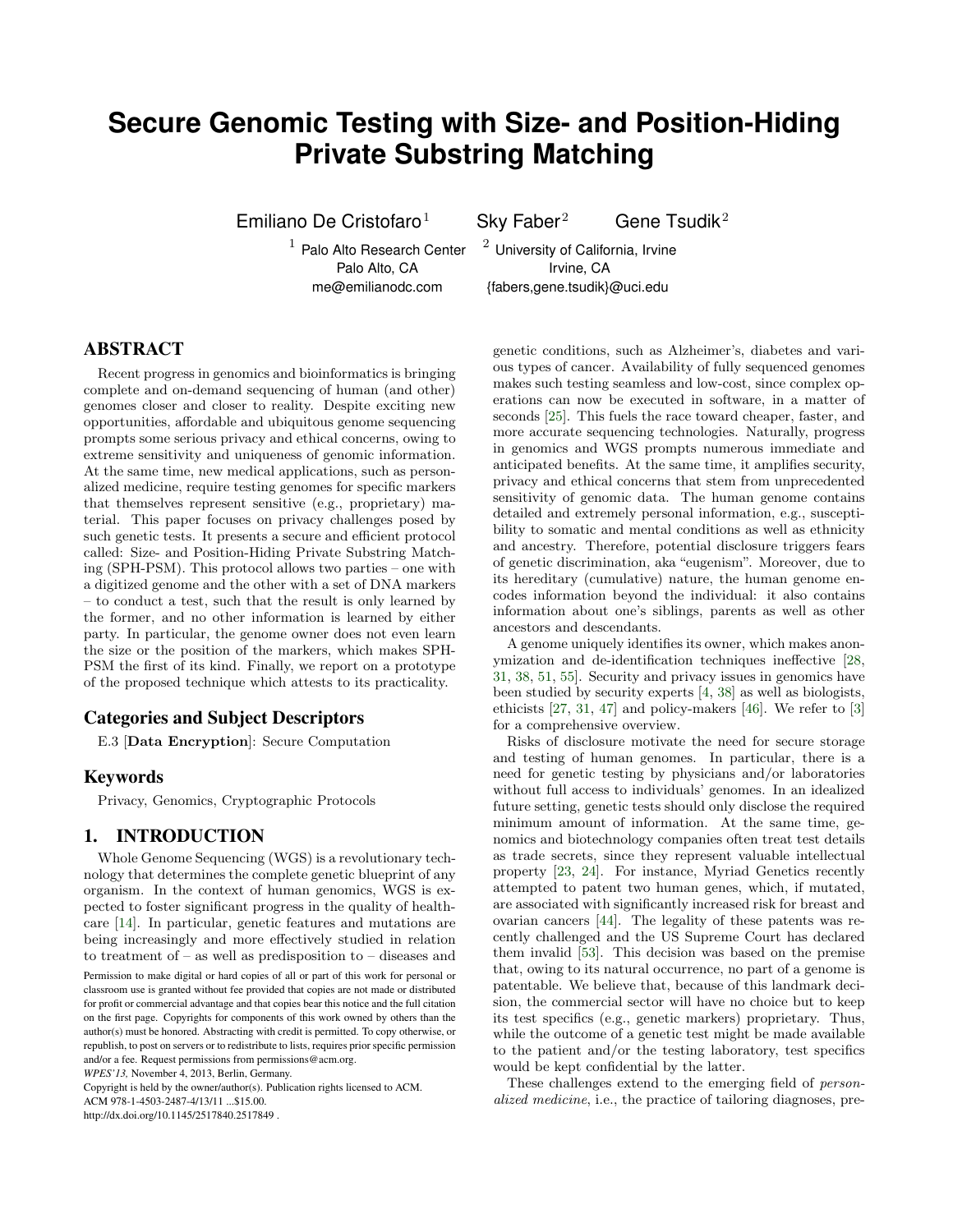symptomatic examinations, and treatments to the precise genetic makeup of individual patients. Already today, a number of companies (e.g., 23andme, i-gene and Knome) provide customers with detailed reports about their predisposition to diseases and conditions. Several drugs (e.g., for treating cancer, HIV and leukemia) are coming to market accompanied by related genetic tests, that are necessary to assess correct dosage and/or expected effectiveness [\[1,](#page-8-3) [9,](#page-8-4) [45\]](#page-9-13). Again, while details of such tests might be proprietary, patients are strongly dis-incentivized from submitting their entire genomes for testing.

Motivated by the above discussion, this paper explores efficient cryptographic protocols for genomic testing that satisfy aforementioned privacy requirements. Specifically, we focus on a setting where one party, Bob, holds a copy of his digitized genome and the other, Alice, holds a (possibly noncontiguous) substring that might occur in a certain location of Bob's genome. The specific problem at hand is: how to allow Bob to test for the presence of Alice's substring at a certain location in his genome, such that Bob learns nothing about the substring (including its position and its size), while Alice learns nothing about the genome?

We address this problem by building a novel cryptographic primitive, called Size- and Position-Hiding Private Substring Matching (SPH-PSM) Despite its genomics-based motivation, SPH-PSM is appealing in any substring-testing setting where size and position (and, clearly, the contents) of the partial substring should be concealed, since both values can leak information about the nature of the test.

We also describe a prototype of SPH-PSM and demonstrate its practicality via a thorough performance evaluation, which shows that many genomics tests can be conducted today in under a minute.

Paper Organization: Next section presents the problem statement. Then, Section [3](#page-1-0) overviews related work. Section [4](#page-2-0) describes and analyzes the SPH-PSM protocol. Next, Section [5](#page-5-0) presents efficient instantiations of SPH-PSM and introduces several optimizations. Section [6](#page-6-0) discusses further extensions and variations. Finally, Section [7](#page-8-5) concludes the paper and Appendix [A](#page-10-0) presents a brief genomics primer.

#### 2. PROBLEM STATEMENT

The quest for Predictive, Preventive, Participatory, and Personalized (P4) medicine [\[32\]](#page-9-14) has been one of the main motivating factors in genomics research. With the advent of low-cost sequencing technologies, the natural next step is to provide physicians and testing facilities with computational means to query, correlate, and analyze entire digitized genomes [\[54\]](#page-9-15).

One prominent challenge is where and how to store a digitized genome, i.e., 3.2 billion letters. This issue is rife with privacy and trust considerations. As noted in [\[4\]](#page-8-1), individuals should ideally retain ownership of their sequenced genome and selectively allow partially trusted third parties (such as physicians, clinicians and testing facilities) to query it.

Privacy and ethical concerns prompt the need for secure genomic tests that offer simultaneous confidentiality of the individual's genome and test specifics. Since data obfuscation and anonymization tools are ineffective in the genomic context [\[28,](#page-9-1) [31,](#page-9-2) [38,](#page-9-3) [51\]](#page-9-4), secure computation techniques are needed to realize privacy-preserving versions of these tests,

whereby only the test result is disclosed to one or both participants. This presents some challenges: First, secure computation techniques must contend with the sheer size of the genome, which makes it crucial to maximize precomputation and minimize protocol input size. Furthermore, each current genetic test needs to be mapped to a function with output conveying nothing beyond the test outcome. For example, a testing facility may want to check for the presence of a few DNA markers in a patient's genome to determine correct dosage for a blood thinning drug: a privacy-preserving version of this test would disclose nothing beyond whether this patient has these exact markers.

Specifically, the test should not leak:

- 1. **Position**(s) of tested markers,
- 2. How many markers are being tested, and
- 3. The subset of matched markers, in case of an overall negative result.

In the genomic setting, where the number of current genomic tests is relatively small, the size- and position-hiding are particularly important. This is because disclosure of the number or positions of markers could allow the adversary to infer test specifics. As discussed in Section [3,](#page-1-0) satisfying aforementioned three requirements is an open problem, which we address in this paper.

## <span id="page-1-0"></span>3. RELATED WORK

Related work falls into several categories described separately below.

Secure Genomics. Motivated by extreme sensitivity of DNA data, the security research community proposed some cryptographic techniques for secure computation on short DNA fragments, such as: searching [\[6,](#page-8-6) [8,](#page-8-7) [49\]](#page-9-16), computing distance between snippets [\[34,](#page-9-17) [52\]](#page-9-18) and related functionalities [\[20,](#page-9-19) [36\]](#page-9-20). With the advent of affordable technologies for WGS, focus shifted to protocols that can scale to the entire genome. In particular, [\[4\]](#page-8-1) introduced protocols for paternity testing and personalized medicine. Similar to our work, it is assumed that an individual retains control of (i.e., securely stores) his digitized genome. The protocol for secure personalized medicine testing in [\[4\]](#page-8-1) involves (i) a patient, on input her genome, and (ii) a testing facility, on input a list of DNA mutations, along with their corresponding positions. The testing facility needs to check for the presence of these markers in the patient's genome. At the end of the interaction, the patient has no output, while the testing facility learns which markers appear in the patient's genome. The construction in [\[4\]](#page-8-1) is based on the Private Set Intersection (PSI) concept [\[21\]](#page-9-21) and thus has the following limitations:

- If the patient's genome contains only a subset of tested mutations, this subset is revealed to the testing facility, hence violating the goal of only disclosing the test outcome.
- The number of tested markers is revealed to the patient. This information might be enough to (partially or entirely) disclose the nature of the test, thus potentially violating the requirement of hiding test specifics from the patient.

Subsequently, [\[16\]](#page-9-22) extended the work in [\[4\]](#page-8-1) by implementing privacy-preserving ancestry (e.g., paternity) testing on An-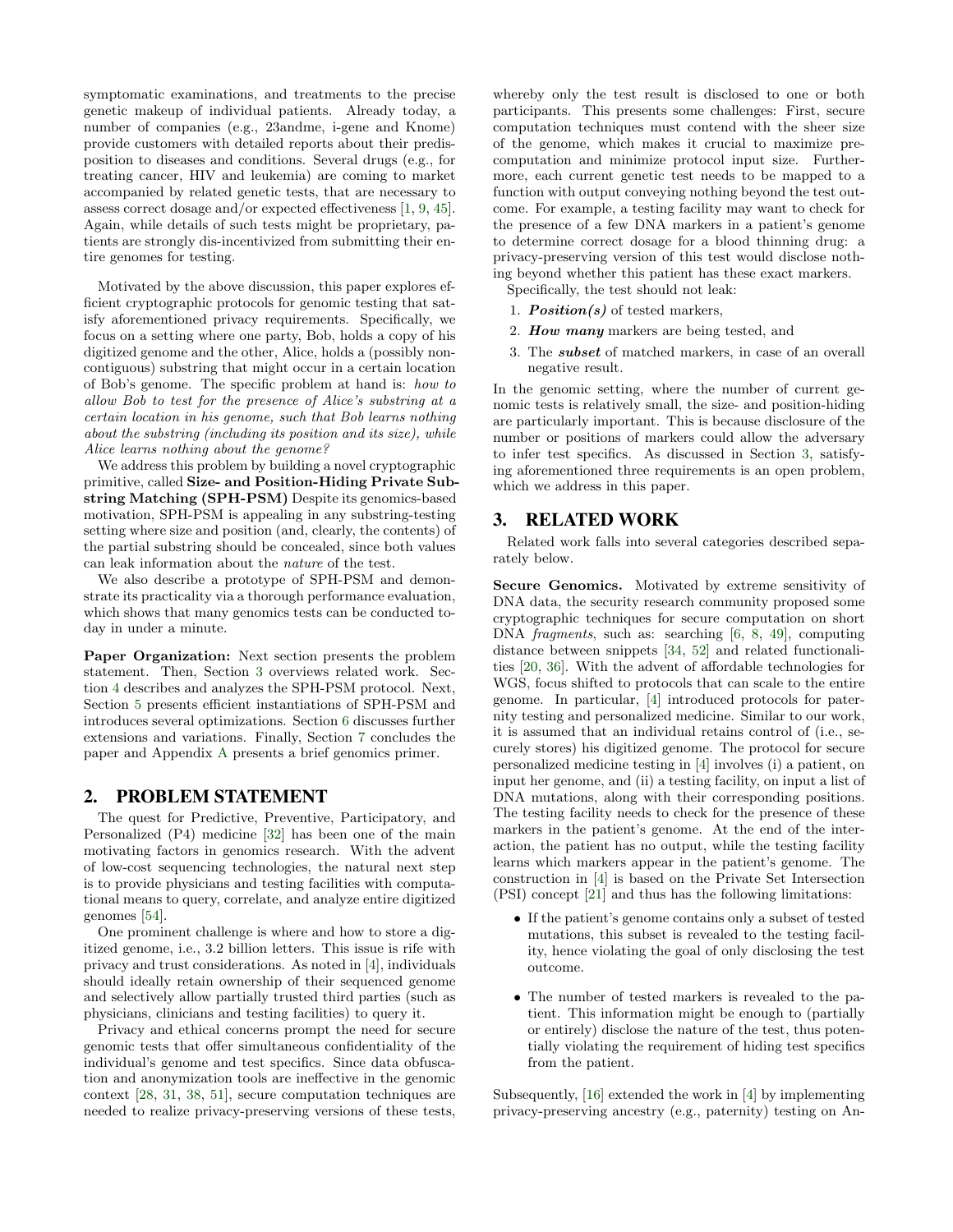<span id="page-2-1"></span>

| $a \leftarrow_s \mathcal{A}$ | Variable $a$ chosen uniformly at random from $A$                                    |
|------------------------------|-------------------------------------------------------------------------------------|
| $\Sigma = \{A, G, C, T, -\}$ | DNA Alphabet $( - )$ denotes deletion)                                              |
| $p = {\{\Sigma\}}^m$         | Potential substring held by Alice, of length $m$                                    |
| $t = {\{\Sigma\}}^n$         | String held by Bob, of length $n$                                                   |
| $i \in [1, m], j \in [1, n]$ | Indices of characters in $p$ and $t$ , respectively                                 |
| $p_i, t_i$                   | Elements in positions $i$ and $j$ , of $p$ and $t$ , respectively                   |
| t[j:x]                       | Substring in t starting at $t_i$ , of length x                                      |
| s                            | Presumed starting location of $p$ in $t$                                            |
| $\lambda$                    | Security parameter                                                                  |
| AddHomEnc                    | An IND-CPA additively homomorphic cryptosystem                                      |
| PK.SK                        | Bob's private and secret key for AddHomEnc                                          |
| $E(\cdot), D(\cdot)$         | Encryption (with $PK$ ) and decryption (with $SK$ ) in AddHomEnc                    |
| $\mathbb{G}$                 | Plaintext group of E                                                                |
| $q = ord(\mathbb{G})$        | The order of the plaintext group                                                    |
| $E(a) \cdot E(b) = E(a+b)$   | Multiplication of two ciphertexts resulting in addition of two plaintexts           |
| $E(a)^c = E(a \cdot c)$      | Exponentiation of a ciphertext resulting in multiplication of plaintext by constant |
|                              | No output                                                                           |
| $\equiv^c$                   | Computational indistinguishability                                                  |

Table 1: Notation used throughout the paper.

droid devices and demonstrating its current viability. However, these results exhibit the same limitations as [\[4\]](#page-8-1). The work in [\[10\]](#page-8-8) proposed to secure biomedical data using cryptographic hardware, and [\[35\]](#page-9-23) used homomorphic encryption to perform scientific investigations on integrated genomic data. Finally, [\[12\]](#page-8-9) proposed techniques to securely map and align human genomic sequences to a reference genome, while outsourcing computation to a hybrid cloud.

Secure Pattern Matching. There are a few cryptographic techniques for Secure Pattern Matching (SPM) [\[5,](#page-8-10) [22,](#page-9-24) [29,](#page-9-25) [30\]](#page-9-26), where one party  $(P_1)$  holds a pattern and the other party  $(P_2)$  holds a text string.  $P_1$  learns where the pattern appears in the text, without revealing it to  $P_2$ , or learning anything else about  $P_2$ 's input. However, the size of  $P_1$ 's pattern is always revealed to  $P_2$ . Although [\[30\]](#page-9-26) sketched out a way to hide the pattern size by means of wildcard padding, the upper bound on the size is still revealed. Plus, supporting wildcards causes a communication and computational performance increase from linear to multiplicative in the size of the text  $(n)$  and the size of the pattern  $(m)$ . In the genomic setting, even a pattern of length 4 would result in around 12 billion modular exponentiations. In order to completely hide the pattern size, communication and computational complexity further increases to  $O(n^2)$ .

Moreover, SPM actually reveals *all* occurrences of  $P_1$ 's pattern in  $P_2$ 's string. Therefore, it is not well-suited for the problem at hand, since, our setting only needs a binary output indicating whether a substring, representing the marker(s) to be tested, appears in a larger string (i.e., the patient's genome) at some specific position(s). It is possible to extend SPM to only disclose the presence of a contiguous substring in a string at a specific location, e.g., by modifying parties' inputs from a sequence of letters to a sequence of hash(letter||position). However, there is no straightforward way to adapt SPM to match *non-contiguous* substrings, except for surrounding the pattern with single-character wild cards, which (as noted earlier) considerably increases protocol complexity.

Based on the above discussion and to the best of our knowledge, no SPM technique can efficiently handle genomicscale inputs. Moreover, there are scarcely any SPM implementations; one is described [\[5\]](#page-8-10). Whereas, we report on the performance of an actual prototype which confirms the practicality of the proposed SPH-PSM technique.

Input-Size Hiding. There are only a few constructions that support hiding input size in secure computation protocols. Ishai and Paskin [\[33\]](#page-9-27) did so in the generic context of branching programs: one party can evaluate a program on some encrypted input, in such a way that the size of the program is not revealed to the other party. In [\[2\]](#page-8-11), Ateniese et al. showed that the assumption that secure multi-party computation necessitates revealing input sizes does not always hold. [\[2\]](#page-8-11) demonstrated a Size-Hiding Private Set Intersection (SHI-PSI) protocol where the size of the set held by the party receiving the intersection (client) is not disclosed.

Although somewhat relevant to the problem at hand, SHI-PSI cannot be used for private substring matching, since, as discussed above, any known linear reduction to PSI leaks the subset of matching mutations. Note, however, SHI-PSI could be reduced to substring matching (only for contiguous substrings) with quadratic computation and communication complexities: the text holder could encode each possible substring as a set element, thus creating a set with  $n^2$  elements; meanwhile, the pattern could be represented as a single element set, and substring matching can be executed as a set intersection. Finally, Lindell et al. [\[37\]](#page-9-28) recently presented some feasibility results on hiding input size in secure computation, based on Fully Homomorphic Encryption (FHE).

#### <span id="page-2-0"></span>4. SPH-PSM

We now introduce a technique for private genomic testing, whereby a testing facility checks for the presence of a substring or a pattern in a patient's genome, such that the latter learns the outcome and no other knowledge is obtained by either party. We do so by introducing a cryptographic primitive called Size- and Position-Hiding private Substring Matching (SPH-PSM). After defining privacy requirements, we present a generic construction based on additively homomorphic encryption and analyze its security.

#### 4.1 Definitions & Notation

Our notation is reflected in Table [1.](#page-2-1)

Definition 1 (SPH-PSM). Size- and Position-Hiding Private Substring Matching (SPH-PSM) involves two parties: Alice, on input  $((p = p_1, ..., p_m), s)$ , and Bob, on input  $(t = t_1, ..., t_n):$ 

$$
F_{\text{SPH-PSM}}((p, s), t) \to (\perp, b), \text{where } b = \begin{cases} 1 \text{ iff } t[s : m] = p \\ 0 \text{ otherwise} \end{cases}
$$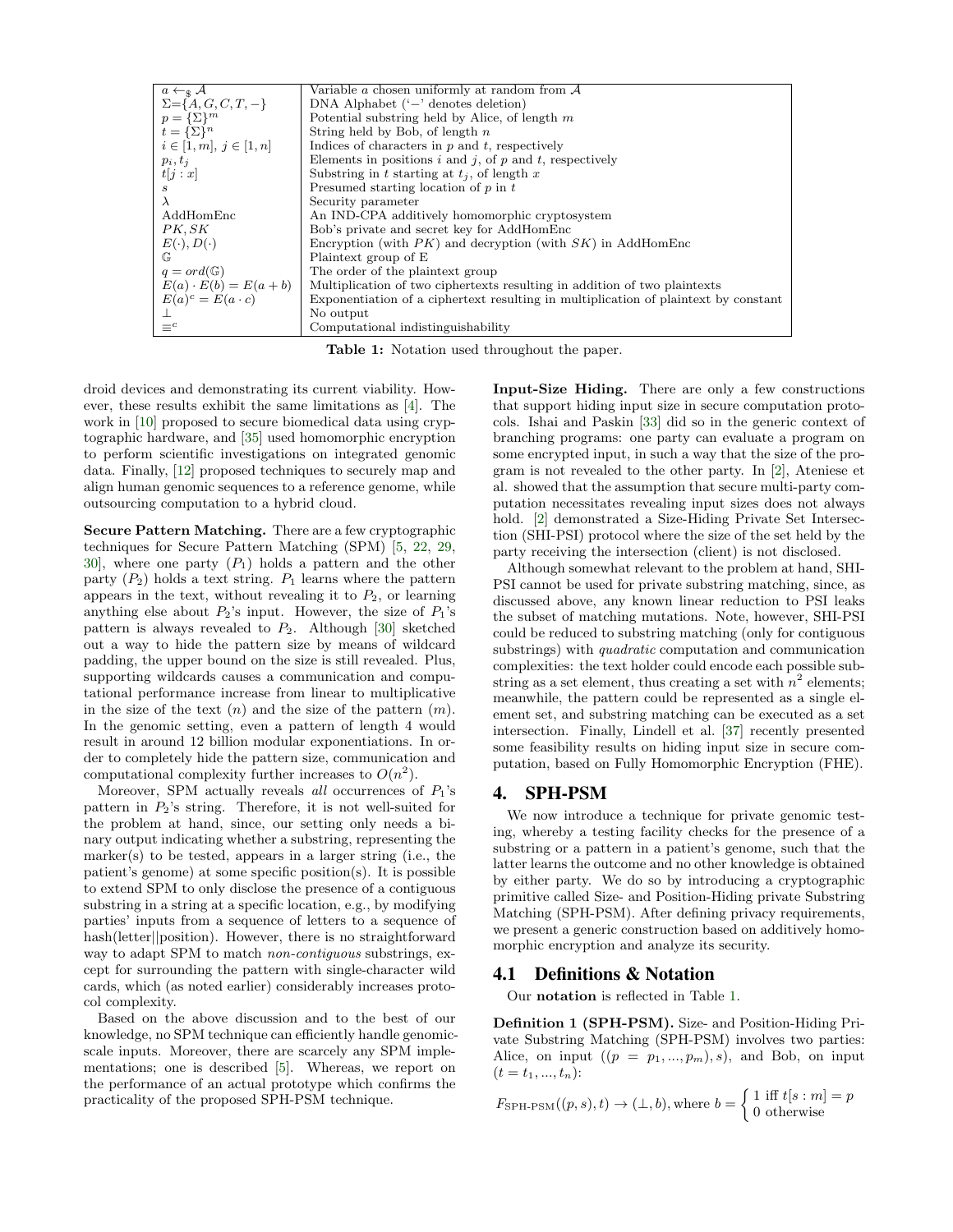Correctness. If both parties are honest and run on correct input (as above), at the end of the protocol, Bob outputs 1 iff  $t[s : m] = p$  and 0 otherwise (except with negligible probability).

Notation used throughout the rest of the paper is reflected in Table [1.](#page-2-1)

Adversarial Model. We use standard security models for secure two-party computation and assume the Honest-but-Curious (HbC) model. The term adversary refers to insiders, i.e., protocol participants. Outside adversaries are not considered, since their actions can be mitigated via standard network security techniques. Protocols secure in the HbC adversarial model assume that all parties faithfully follow all protocol specifications. However, during or after protocol execution, any party might (passively) attempt to infer additional information about the other party's input.

We argue that, in the genomic testing setting, HbC security is sufficient. Genomic testing usually takes place in a medical lab or a physician's office and we therefore expect some degree of trust between the patient and the testing lab. Thus, we envision no incentive for participants to arbitrarily deviate from the protocol. Also, due to their sensitivity, genomic tests can be audited and there might be legal consequences for malicious behavior by either party. Furthermore, in the event of a testing facility breach and/or data loss, privacy of the genome holder remains guaranteed.

The HbC model is formalized by considering an ideal implementation where a trusted third party (TTP) receives the inputs of both parties and outputs the result of the desired function. Security in this model requires that, in the real implementation of the protocol (without a TTP), each party does not learn more information than in the ideal implementation. We introduce simulation-based privacy definitions below.

NOTE: Recall that, in our setting, Alice plays the role of the testing laboratory and Bob is the individual in possession of a digitized genome.

Alice's Privacy. Let  $View_B((p, s), t)$  be a random variable representing Bob's view during the real execution of SPH-PSM. We say that SPH-PSM guarantees Alice's privacy if there exists a Probabilistic Polynomial Time (PPT) algorithm  $B^*$  such that, given Bob's output  $b$ , the following holds:

$$
\{B^*(t,b)\}_{((p,s),t)} \equiv^c \{View_B((p,s),t)\}_{((p,s),t)}
$$

That is, for all possible inputs, with the knowledge of the output bit  $b$  and Bob's input,  $B^*$  can efficiently simulate the view of Bob.

**Bob's Privacy.** Similarly, let  $View_A((p, s), t)$  be a random variable representing Alice's view during the real execution of SPH-PSM. We say that SPH-PSM guarantees Bob's privacy if there exists a PPT algorithm  $A^*$  such that, given  $n = |t|$ :

$$
\{A^*((p,s),n)\}_{((p,s),t)} \equiv^c \{View_A((p,s),t)\}_{((p,s),t)}
$$

Although we require knowledge of text length for efficient simulation, in many applications this variable is public or fixed, e.g., 3.2 billion for human genomes.

Additively Homomorphic Encryption. We assume the existence of an efficient additively homomorphic public-key

cryptosystem with indistinguishability under CPA attacks (IND-CPA). To ease presentation, we denote it as AddHomEnc. Recall that there are several AddHomEnc instantiations, including: Paillier  $[43]$ , Dåmgard-Jurik  $[15]$ , as well as the Additively Homomorphic ElGamal variant [\[18\]](#page-9-30).

For each instantiation application of homomorphic operations vary slightly. As described in Table [1,](#page-2-1) we denote the homomorphic addition operation as multiplication of ciphertexts. Further, we denote multiplication by a constant by the exponentiation of a ciphertext.

#### 4.2 Proposed Construction

We now present an SPH-PSM protocol that involves Bob on input a string  $t$  (i.e., a genome), and Alice who holds a substring  $p$  (of length  $m$ ) that might occur at location  $s$  in t. We later extend this protocol to support multiple starting locations. At the end of the interaction, Bob learns nothing about Alice's substring, not even its length or intended *position*, while Alice learns the test outcome, i.e.,  $b = 1$  iff  $t[s : m] = p$  and  $b = 0$  otherwise.

Protocol. Figure [1](#page-4-0) illustrates the protocol. It relies on an additively homomorphic cryptosystem AddHomEnc, composed by  $KeyGen(1^{\lambda}), E(\cdot), \text{ and } D(\cdot).$  It assumes that Bob has previously generated a keypair  $(PK, SK)$  for AddHomEnc, as part of KeyGen.

First, Bob encrypts, under its own public key, each nucleotide of the genome and sends Alice the resulting ciphertexts. Starting at position s, Alice homomorphically adds each encrypted nucleotide to the encryption (under  $PK$ ) of the inverse of each substring character. If the corresponding plaintexts match, the product of the two ciphertexts is an encryption of zero, due to the homomorphic property of AddHomEnc. To guarantee privacy, each product is rerandomized by exponentiating it to a random value. Then, Alice multiplies all products so that, if the substring is found in Bob's genome, the result would still be an encryption of zero. Otherwise, it corresponds to an encryption of a random number. Finally, this cumulative ciphertext (denoted as acc) is sent to Bob. Upon decryption, Bob learns the test outcome: positive if the ciphertext decrypts to zero and negative otherwise.

**Complexity.** *Communication* overhead amounts to  $O(n)$ ciphertexts, i.e.,  $\approx 3.2$  billion encrypted nucleotides. Although this might seem overwhelming, we discuss how to reduce online costs in Section [6.4.](#page-7-0) On the other hand, computational complexity is minimal, since the only operation that involves all  $n$  nucleotides is encryption of Bob's genome. This needs to be done only once, ahead of time, for all possible tests. In fact, it could even be done by the sequencing lab, at sequencing time. Whereas, online computational complexity is linear in the size of the substring, i.e.,  $m = |p|$ . Specifically, Alice needs to perform  $O(m)$  operations (where  $m \ll n$ ), while Bob's overhead is constant — one decryption.

Finally, Alice only performs computation on ciphertexts  $et_j$  for  $s \leq j < s+m$ . All other ciphertexts can be discarded. Also, Alice's computation can start as soon as  $et_s$  is received. Therefore, Alice requires only a negligible amount of local storage.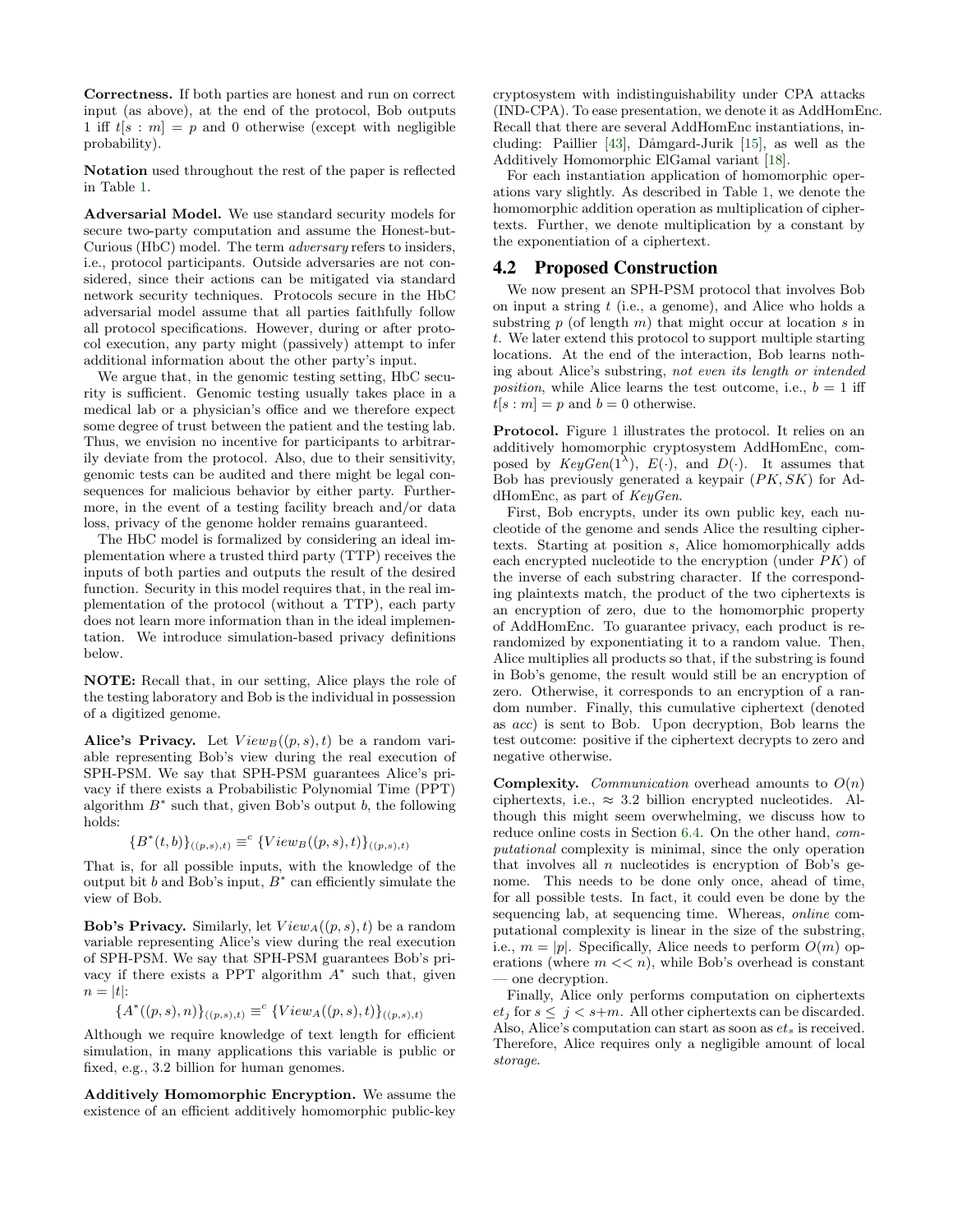<span id="page-4-0"></span>

Figure 1: Base-line SPH-PSM Protocol.

#### <span id="page-4-1"></span>4.3 Security Analysis

Theorem. If AddHomEnc is an IND-CPA additively homomorphic cryptosystem, the protocol in Figure [1](#page-4-0) correctly computes SPH-PSM with both Bob's and Alice's privacy.

Proofs. We now show that the protocol satisfies correctness and both parties' privacy, as defined in Section [4.3.](#page-4-1)

Correctness. We show that  $b = 1$  if and only if  $t[s : m] = p$ except for probability negligible in  $\lambda$ . First, we note that:

$$
t[s : m] = p \iff \forall_{i=1,...,m} \ t_{s+i-1} = p_i \Longrightarrow \sum_{i=1}^{m} (t_{s+i-1} - p_i)^{r_i} = 0
$$

Furthermore, since:

$$
acc = \prod_{i=1}^{m} (E(t_{s+i-1}) \cdot E(-p_i))^{r_i} = E\left(\sum_{i=1}^{m} (t_{s+i-1} - p_i)^{r_i}\right)
$$

it follows that:

$$
t[s:m] = p \Longrightarrow \sum_{i=1}^{m} (t_{s+i-1} - p_i)^{r_i} = 0 \iff acc = E(0)
$$
  

$$
\iff b = 1
$$

To complete the proof, we only need to show that:

$$
\sum_{i=0}^{m} (t_{s+i-1} - p_i)^{r_i} = 0 \Longrightarrow t[s:m] = p
$$

Note that, if  $p_i$  does not match  $t_{s+i}$ , then the *i*-th element in the sum is a random group element  $r'_i$ .

$$
t_{s+i-1} \neq p_i \Longrightarrow (t_{s+i-1} - p_i)^{r_i} = r'_i
$$

Thus, the sum comprises  $m$  random group elements. However, it equals zero with probability  $1/q$ , which is negligible in  $\lambda$ . Hence, if the sum is zero, then it must hold that  $t[s : m] = p$ , with overwhelming probability.

Alice's Privacy. To show that Bob's view can be efficiently simulated, we construct a simulator  $B^*$ . On input of  $(t, b)$ ,  $B^*$  outputs the real transcript, except for  $acc$  – the only value received by Bob– which  $B^*$  computes as:  $acc = E(0)$ if  $b = 1$  and  $acc = E(r)$  for  $r \leftarrow_{\mathcal{F}} \mathbb{Z}_q$ , otherwise. Note that acc is distributed identically to the real execution, since, as noted above, if  $b = 0$ , then acc is the encrypted sum of one or more random group elements and/or many zeros, and is itself an encryption of a random group element.

Bob's Privacy. To show Bob's privacy, we construct a simulator  $A^*$ . On inputs  $((p, s), n)$ ,  $A^*$  first outputs  $\{et'_1, ..., et'_n\}$ where  $et'_{j} = \{E(r_{j})\}$  and  $r_{j} \leftarrow \{E(q_{j})\}$  Then,  $A^*$  outputs the rest of the view, as usual. Based on indistinguishability of AddHomEnc, it holds that:  $\forall j \ et'_j \equiv^c et_j$ , hence the view and the simulation are computationally indistinguishable.

#### <span id="page-4-3"></span>4.4 Timing Attacks

Alice's and Bob's privacy properties discussed above guarantee that each party only learns what it is intended to learn, based on the information (i.e., protocol messages) exchanged. However, they do not take into account auxiliary means of information leakage, such as the timing channel.

It is easy to see that Alice's computation in the online phase of the protocol is proportional to  $m$  – search substring size. Thus, assuming negligible message transmission delay and knowledge of the Alice's computing platform, Bob (or anyone observing the protocol) could estimate  $m<sup>1</sup>$  $m<sup>1</sup>$  $m<sup>1</sup>$ 

There are several ways to counter such timing attacks. One trivial counter-measure is for Alice to pipeline (or parallelize) transfer of the encrypted genome, i.e.,  $\{et_1, ..., et_n\}$ , with the computation of *acc* in the loop of Figure [1.](#page-4-0) Since  $m \ll n$ ,  $O(m)$  computation overhead at Alice is dominated by the  $O(n)$  communication overhead incurred by transfer of the encrypted genome. Though this is easy to achieve, Alice would have to wait to reply with acc until all ciphertexts are received, regardless of the starting location of the search substring.

Alternatively, we could consider transfer of the encrypted genome as part of the protocol's offline phase. Then, the online phase begins with Alice performing  $O(m)$  operations

<span id="page-4-2"></span><sup>1</sup>Note that timing attacks against Bob are not meaningful in our context.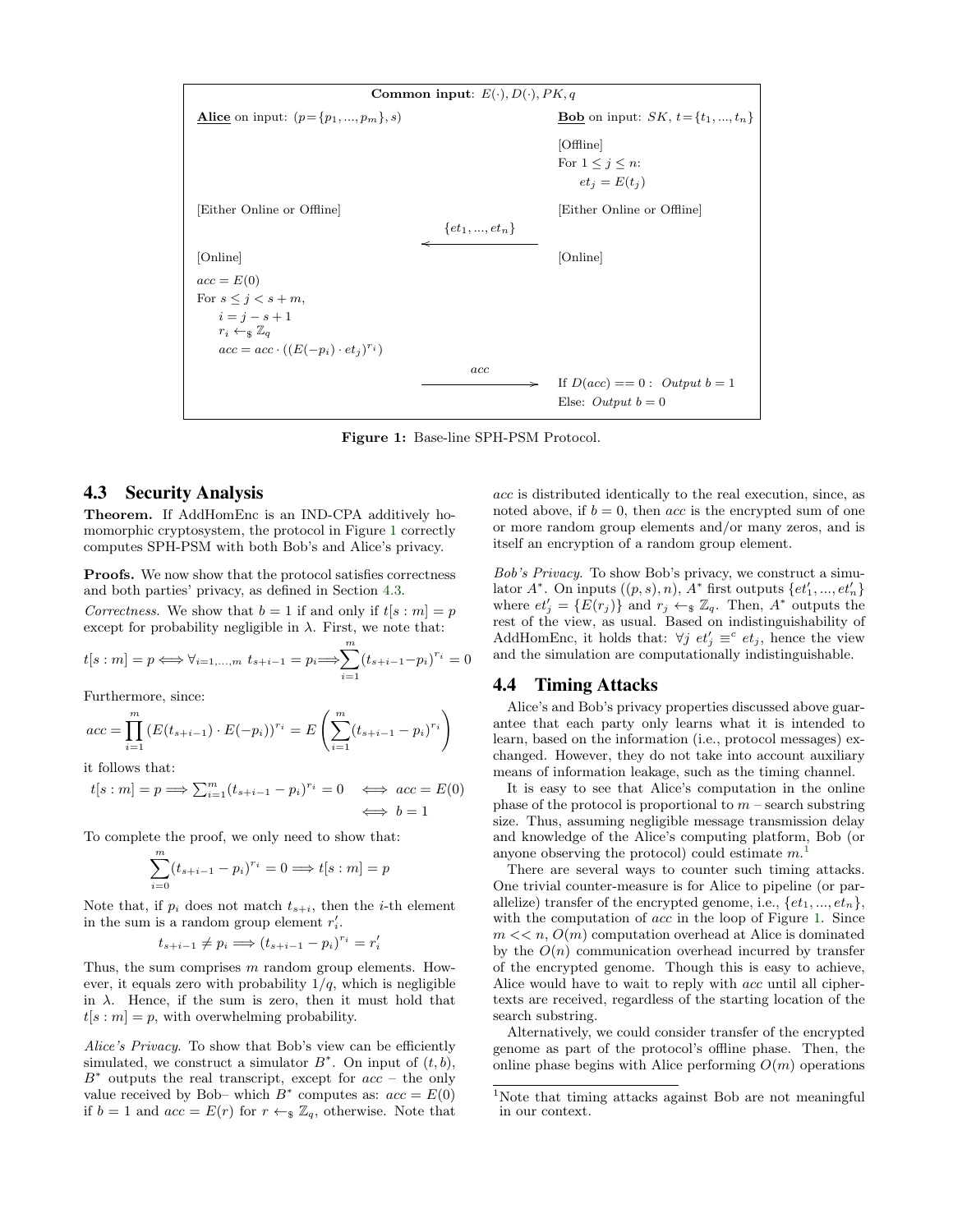<span id="page-5-1"></span>Common input:  $(g, P, q, y = g^x \mod P, H(\cdot))$ Alice on input:  $(p = \{p_1, ..., p_m\}, s)$  Bob on input:  $sk = x, t = \{t_1, ..., t_n\}$ [Offline] [Offline] For  $1 \leq i \leq m$ :<br>For  $1 \leq j \leq n$ :  $r_i \leftarrow \& \mathbb{Z}_q$   $r_j \leftarrow \& \mathbb{Z}_q$  $hp_i = H(p_i||i + s)$  ht<sub>j</sub> =  $H(t_j||j)$  $ep_i = (g^{r_i}, g^{-hp_i}y)$  $e^{r_i}$  and  $e^{r_j} = (g^{r_j}, g^{ht_j} y^{r_j})$ [Either Online or Offline] [Either Online or Offline]  $\{et_1, ..., et_n\}$ o [Online] [Online]  $\alpha \leftarrow s \mathbb{Z}_q$  $acc = (g^{\alpha}, g^{0}y^{\alpha})$ For  $s \leq j < s+m$ ,  $i = j - s + 1$  $acc = acc \cdot et_j \cdot ep_i$  $\beta \leftarrow s \mathbb{Z}_q$  $acc = (acc)^{\beta}$  $acc = (c_1, c_2)$ If  $(c_1)^x = c_2$ : Output  $b = 1$ Else: Output  $b = 0$ 

Figure 2: AH-ElGamal based SPH-PSM. (Computation is done mod P).

and no other party can infer m since it is not privy to Alice's actual starting time. This might, in fact, reflect a real-world setting where a testing facility receives encrypted genomes from many patients and batches computation.

Finally, Alice could delay sending the final protocol message containing acc for a certain period. If this delay matches the time to compute a pattern of length  $m'$ , Alice can effectively pad  $m$  to  $m'$ . With the optimized version of our protocol (see Section [5.2\)](#page-6-1), Alice's  $O(m)$  operations reflect inexpensive modular multiplications, which can be completed, for  $m \leq 10^8$ , in under one minute. Thus,  $m'$  can be several orders of magnitude greater than  $m$ , without unduly affecting the overall run-time of the protocol.

## <span id="page-5-0"></span>5. SPH-PSM IN PRACTICE

We now discuss some practical considerations for implementing SPH-PSM.

#### 5.1 Instantiating AddHomEnc

As discussed in Section [4,](#page-2-0) SPH-PSM relies on availability of AddHomEnc, i.e., IND-CPA-secure additively homomorphic encryption. There are several suitable candidates, including Paillier [\[43\]](#page-9-29), Dåmgard-Jurik [\[15\]](#page-8-12), and Okamato-Uchiyama [\[41\]](#page-9-31).

However, it is easy to see that SPH-PSM does not actually require ability to decrypt arbitrary ciphertexts. In fact, for the purposes of SPH-PSM, it suffices to test whether a ciphertext is an encryption of zero. This allows us to consider the Additively Homomorphic ElGamal variant (AH-ElGamal) as one of the choices.

AH-ElGamal involves the following algorithms:

• Key Generation: On input of security parameter  $\lambda$ , select public parameters  $(g, P, q)$  for primes  $P, q$  and g generator of subgroup of  $\mathbb{Z}_P$  of order q. (Note: we use P instead of more customary p, since, in our notation, p denotes Alice's substring). Private key  $SK$  is  $x \leftarrow s$  $\mathbb{Z}_q$  and public key PK is  $y = g^x \mod P$ .

- *Encryption:*  $E_{PK}(m) = (c_1, c_2)$ , where  $c_1 = g^r \mod P$ and  $c_2 = g^m y^r \mod P$ , for  $r \leftarrow_{\$} \mathbb{Z}_q$ .
- Testing for Encryption of Zero:  $D_{SK}(c_1, c_2) = 0$  if and only if  $c_2 = (c_1)^x \text{ mod } P$ .

There is also an Elliptic Curve-based ElGamal variant (EC-ElGamal) that is additively homomorphic [\[50\]](#page-9-32). It involves the following algorithms:

- Key Generation: On input of security parameter  $\lambda$ , select public parameters  $(P, e, G, \eta)$ , where e is an elliptic curve over finite field  $\mathbb{GF}(P)$ ,  $\eta$  is the order of curve e, and  $G$  is the generator point of e.  $SK$  is integer  $x \in \mathbb{GF}(P)$ , and PK is  $Y = xG$ .
- Encryption:  $E_{PK}(m) = (R, S)$ , where  $R = rG$  and  $S = M + rY$ , for  $r \in [1, \eta - 1]$ .
- Decryption:  $D_{SK}(R, S) = -xR + S$ .

Naturally, to efficiently realize SPH-PSM, we need an AddHomEnc instantiation that meets the following criteria: (1) ability to test for encryption of zero, (2) small ciphertext size, (3) fast encryption, and (4) fast homomorphic addition operations.

Actually, the "weight" of such factors depends on whether transfer of Bob's encrypted genome is part of the offline phase. If so, complexity of SPH-PSM is clearly dominated by Alice's  $O(m)$  computation overhead. Thus, the preferred instantiation is AH-ElGamal due to its computational efficiency. Since random exponents can be taken from a subgroup (e.g., 160-bit), encryptions and re-randomizations can be computed efficiently, e.g., relative to Paillier.

Conversely, if transferring the encrypted genome is part of the online phase, transfer dominates complexity of SPH-PSM. Thus, the preferred instantiation is EC-ElGamal, since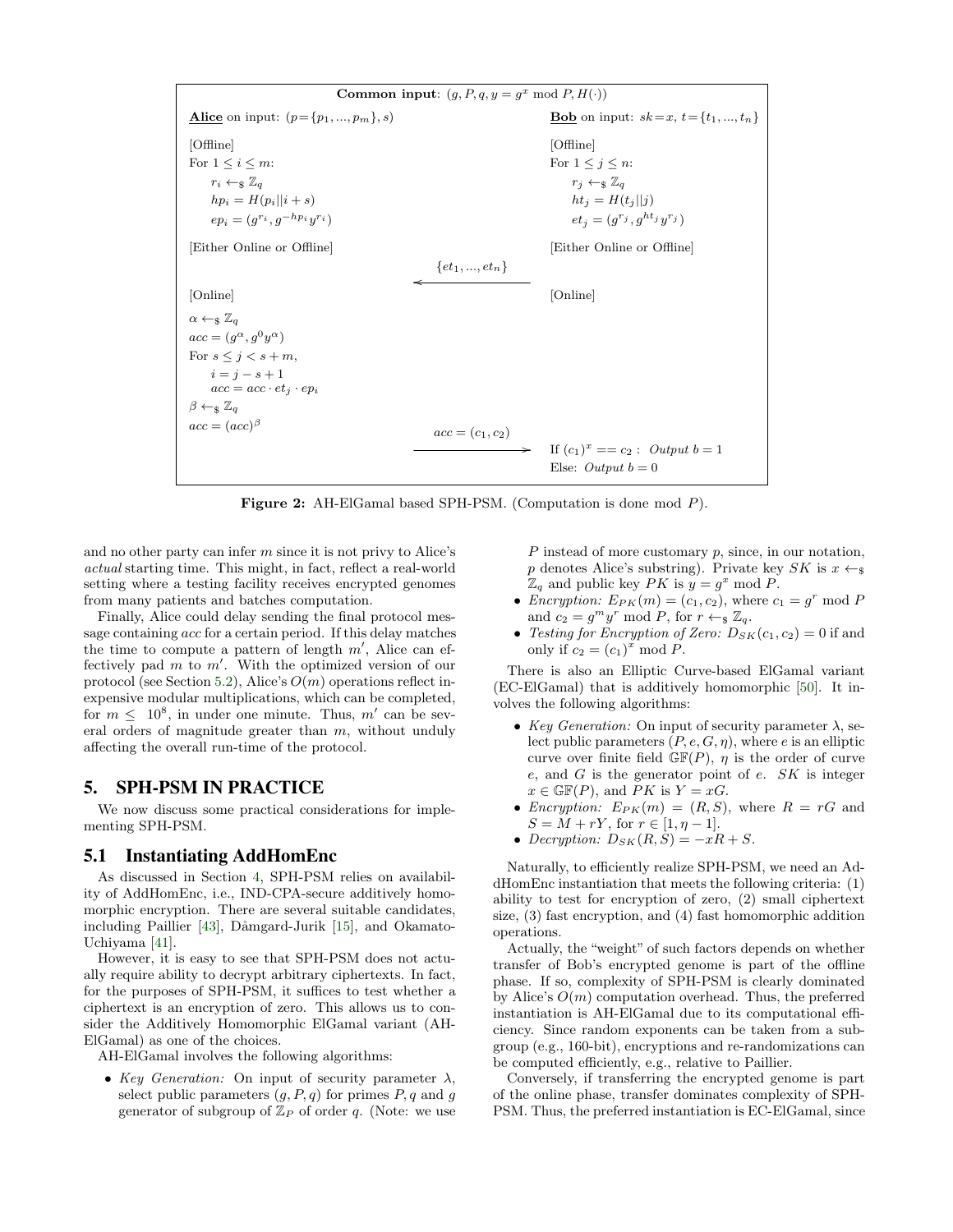group elements are much smaller (160-bit), as opposed to 1024-bit in AH-ElGamal and 2048-bit in Paillier, using the same security parameters.

#### <span id="page-6-1"></span>5.2 ElGamal-based SPH-PSM

We now present an ElGamal-based instantiation of SPH-PSM and introduce some optimizations. We focus on reducing computational complexity of the online phase. Although we describe this instantiation in terms of AH-ElGamal, the discussion applies to EC-ElGamal as well.

In AH-ElGamal, multiplying two ciphertexts (adding two corresponding plaintexts) is markedly more efficient than exponentiating a ciphertext with a constant (multiplying the corresponding plaintext by the constant). Therefore, we modify the basic protocol of Figure [1](#page-4-0) such that Alice's online phase only involves multiplications. Rather than encrypting a raw nucleotide, Bob encrypts the hash of the nucleotide along with its corresponding position in the genome. To this end, we need a hash function  $H: \{0,1\}^* \to \mathbb{Z}_q$  (modeled as a random oracle $)^2$  $)^2$ .

The resulting protocol is shown in Figure [2.](#page-5-1) Alice performs  $O(m)$  modular multiplications and only  $O(1)$  modular exponentiations during the online phase. This greatly reduced online overhead also helps thwart timing attacks discussed in Section [4.4.](#page-4-3)

#### 5.3 Performance Evaluation

Protocols proposed in this paper have been implemented in C++, and tested on a desktop machine running Ubuntu 12.10, with an Intel i7-3770 3.4GHz quad-core CPU and 16GB of RAM. We implemented 1024-bit AH-ElGamal using the gmp [\[26\]](#page-9-33) library and 160-bit EC-ElGamal – using the OpenSSL library [\[42\]](#page-9-34). We break up the measurements as follows:

- 1. Genome Encryption time for Bob to encrypt his genome.
- 2. Data Transfer time for Alice to download Bob's genome.
- 3. Substring Pre-processing time for Alice to pre-process her substring.
- 4. Online Phase time elapsed after genome is received, until Bob outputs the result, i.e., b. (This phase is dominated by Alice's computation).

Experiments were conducted with Alice's substring size ranging from 10 to  $3 \cdot 10^9$  letters. For tests taking longer than several hours, run-times have been estimated by performing tests on a "smaller" genome  $(10<sup>7</sup>$  nucleotides). This is justifiable since tested protocols incur linear complexities.

We also note that our experiments were conducted rather conservatively, using a single thread on a regular (mid-range) desktop machine. More realistic scenarios would involve machines with multiple cores, much bigger RAM and higherend CPU-s.

First, we measured genome encryption: it took approximately 115 hours using AH-ElGamal and an impressive 2, 580 hours using EC-ElGamal. This significant difference can be explained by the fact that AH-ElGamal is implemented using gmp, whereas, EC-ElGamal – using OpenSSL, which is markedly slower. While we do plan to optimize

EC-ElGamal performance, this issue is somewhat secondary, since: (1) EC-ElGamal is used in settings where first priority is to minimize communication overhead, and (2) a genome is encrypted only once, ahead of time, and (3) encryption can be easily parallelized, using multiple cores.

Next, we estimate the time to transfer the encrypted genome. On a 1Gbps link, it takes approximately 2.7 hours with EC-ElGamal and 8.7 hours with AH-ElGamal. Due to linear complexity of SPH-PSM, transfer times over networks with different speed can be straightforwardly inferred, e.g., 27 hours with EC-ElGamal and 87 hours with AH-ElGamal over a 100Mbps link.

Finally, Table [2](#page-7-1) reports on run-times for Alice's substring pre-processing and for the online phase dominated by Alice's computation. For the latter, we quantify the speedup due to the optimization presented in Section [5.2.](#page-6-1)

Although we report on tests conducted up to the largest possible substring, i.e., the entire genome  $(3 \cdot 10^9)$  letters), most genomic applications used today require testing of significantly smaller substrings. For example, prior work in [\[4\]](#page-8-1) and [\[16\]](#page-9-22) supported personalized medicine testing with fewer than 1, 002 markers, e.g., analysis of the tpmt gene common in leukemia patients, or testing for hla-b variants associated to sensitivity to some HIV drugs. For this class of tests, our optimized SPH-PSM protocol completes in less than minute. However, it is still feasible to securely conduct future tests with much larger substrings.

#### <span id="page-6-0"></span>6. EXTENSIONS

We now discuss some natural extensions to the basic SPH-PSM protocol.

#### 6.1 Revealing Test Outcome to Alice

Under some circumstances, it might be necessary for both Bob and Alice to learn the test outcome. For example, "Alice" might actually be a medical laboratory and it could be in the patient's best interest to reveal the test outcome to a specialist as soon as possible.

In the HbC model,we can trivially extend the basic SPH-PSM protocol to allow Bob to communicate b to Alice. Nonetheless, we leave it for future work to explore the use of threshold cryptosystems to provably enforce mutual output in SPH-PSM, e.g., by relying on threshold ElGamal [\[17\]](#page-9-35) or threshold Paillier [\[15,](#page-8-12) [19\]](#page-9-36).

## 6.2 Fixed-Size Wildcards and Non-Contiguous Substrings

Alice's substring might contain fixed-length wildcards or it might be non-contiguous. There is no real difference between a substring such as "ACG??TAAC" (where "?" is a single-character wildcard) and a two-part (non-contiguous) substring "ACG" and "TAAC", with each part starting at some locations  $s_1$  and  $s_2$ , that are arbitrary number of positions apart, e.g.,  $s_2 = s_1 + 5$ .

It is easy to see that our basic protocol is independent of contiguity of Alice's substring. Computational complexity remains  $O(m)$ .

#### 6.3 Multiple Substrings/Starting Locations

In some applications, Alice might not know the exact starting position of a particular search substring: it could begin in several  $(v)$  possible positions. This situation is typ-

<span id="page-6-2"></span><sup>2</sup>Without a hash function, there can be cross cancellation between positions.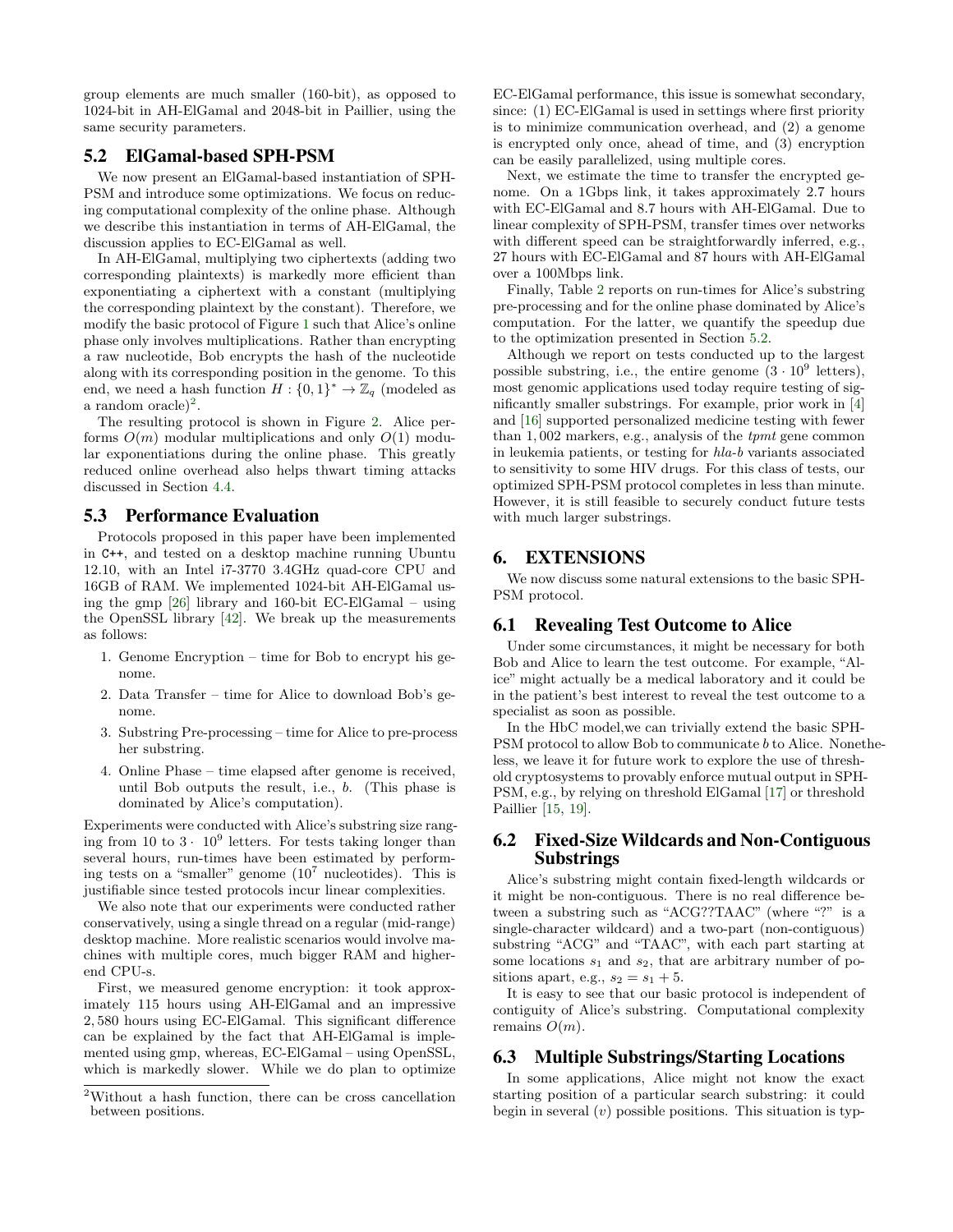<span id="page-7-1"></span>

|                 | $AH$ -El $Gamal$ |                         |                  | EC-ElGamal                    |                         |                         |
|-----------------|------------------|-------------------------|------------------|-------------------------------|-------------------------|-------------------------|
| $m =  p $       | Online           | <b>Online Optimized</b> | Substring Prepr. | Online                        | <b>Online Optimized</b> | <b>Substring Prepr.</b> |
| 10              | 0.76ms           | 0.1 <sub>ms</sub>       | 0.46ms           | 12.71ms                       | 0.78ms                  | 7.05ms                  |
| $10^2$          | 4.51ms           | 0.22ms                  | 4.05ms           | 66.15ms                       | 3.77ms                  | 36.9ms                  |
| $10^3$          | 28.72ms          | 0.68ms                  | 20.35ms          | 635.99ms                      | 32.64ms                 | 317.62ms                |
| 10 <sup>4</sup> | 291.12ms         | 6.02ms                  | 168.28ms         | 6.41s                         | 318.65ms                | 3.17s                   |
| $10^5$          | 2.86s            | 60.18ms                 | 1.63s            | 1 <sub>m</sub> 7 <sub>s</sub> | 3.28s                   | 31.95s                  |
| $10^6$          | 28.61s           | 647.05ms                | 16.9s            | $10m$ $35s$                   | 31.85s                  | $5m$ 17s                |
| $10^7$          | 4m 45s           | 6.25s                   | $2m$ 41s         | $1h$ 45 $m$                   | $5m$ 19 $s$             | $52m$ $55s$             |
| $10^{8}$        | $47m$ 37s        | 1m2s                    | $26m$ 53s        | 17h 38m.                      | $53m$ 17s               | 8h 49m                  |
| $10^9$          | 7h 56m           | 10m25s                  | 4h 28m           | 7d 8h                         | $8h\,52m$               | 3d 16h                  |
| $3 \cdot 10^9$  | 23h 48m          | 31m 16s                 | 13h 26m          | $22d$ 1h                      | 1d <sub>2h</sub>        | 11d 54s                 |

Table 2: SPH-PSM: computation time for varying substring lengths.

ical in genomic testing since alignment of the patient's genome may not always be exactly precise. We can easily extend SPH-PSM such that Alice only learns whether any one of these positions match. The resulting extension is a trivial variation of the basic version. The resulting protocol only incurs  $O(m * v)$  computation overhead, at Alice's side, as compared to  $O(m)$  in the basic protocol; communication and Bob's computation overheads are unaltered.

A similar case occurs when, even if the exact starting position is known, a particular position in a search substring can be one of several choices. For example, "GA[G,T]TACA" denotes that position 3 in the substring can be either G or T. This is clearly distinct from a single-character wildcard, since neither A nor C is allowed in this position. The natural way to deal with such disjunctive conditions is to try to match two substrings: "GATTACA" and "GAGTACA" starting at the same position. The very same protocol extension applies here.

Yet another variation occurs whenever multiple distinct substrings  $(p_1, \ldots, p_w)$  are matched in parallel or disjunctively. In this case Bob learns **how many** matches occur. This case is slightly different from that of non-contiguous substrings or wildcards mentioned above, where Bob only learns the result of a single test. Again, the same extension handles this case. Communication and Bob's computation complexities are unaltered, while Alice's computation overhead would amount to  $O(\sum_{i=1}^w |p_i|)$ , as compared to  $O(|p| = m)$  in the basic version.

#### <span id="page-7-0"></span>6.4 Reducing Data Transfer Time

The basic protocol entails Bob sending the entire letterby-letter encrypted genome to Alice. This constitutes the most costly part of the protocol – about  $3.2 \cdot 10^9$  ciphertexts. With EC-ElGamal, where each ciphertexts is a 320-bit value, transferring the encrypted genome translates into roughly 100GB of data.

However, this massive data transfer needs to happen only once for many tests that Bob (e.g., a given patient) conducts with Alice (e.g., a particular medical facility). Also, while transmitting encrypted genomes in real time might be unfathomable today, it will likely become realistic in not-sodistant future. Plus, most genomic tests are not typically spontaneous, i.e., patients plan and schedule them in advance. Consequently, transfer of the encrypted genome can take place incrementally over some period preceding the actual test. In fact, a testing facility could interact with many patients at a time, gradually uploading their encrypted genomes. Once a given patient's genome is fully uploaded, the actual protocol begins.

Physical Transfer. For some tests, Bob might physically visit the testing facility (Alice). In that setting, Bob might be asked to bring along a dedicated device, e.g., a USB stick or a portable flash drive, containing the entire encrypted genome. Such passive devices capable of storing over 1TB of data are readily available today and cost well below US\$100. Once plugged into Alice's computing equipment, much faster transfer rates apply: for example, USB 3.0 offers transfer rates of up to 4.8Gbps, which translates into about 3 minutes for transferring the encrypted genome.

Alternatively, Alice could simply read the desired m ciphertexts directly from Bob's drive and perform computation on them, without bothering with any other data. This would clearly minimize communication delay. However, care must be taken to prevent attacks that might exploit the portable drive's logs or other data to later infer locations that have been read by Alice.

Leveraging Cloud Storage. Another possibility is to use the cloud. By storing Bob's encrypted genome at a cloud provider, transfer of the encrypted genome would need to be performed only once, for all possible tests and testing facilities. The cloud provider can offer both higher bandwidth and availability. However, if the cloud provider is also trusted not to collude with Bob, Alice could avoid bulk transfer and selectively fetch only desired ciphertexts. (A collusion would reveal the size and position of the substring held by Alice.)

One potential concern, even without any collusion, is that the cloud provider would learn the size and position of Alice's substring. Fortunately, the latter can be mitigated by letting Alice and Bob pre-agree on a common secret that Bob could later use to shuffle encrypted nucleotides before uploading to the cloud. This way, ordering of ciphertexts (but not  $m$  – the substring size) would be obscured from the cloud provider.

Alternatively, Alice could rely on cryptographic techniques for Private Information Retrieval (PIR) [\[13\]](#page-8-13) to securely retrieve m desired ciphertexts from the cloud. Despite PIR's computational overhead, recent results [\[7,](#page-8-14) [39\]](#page-9-37) show that PIR can be efficiently adapted to cloud settings where a static database is maintained in a MapReduce cluster. However, the size of Alice's substring would be revealed to the cloud provider.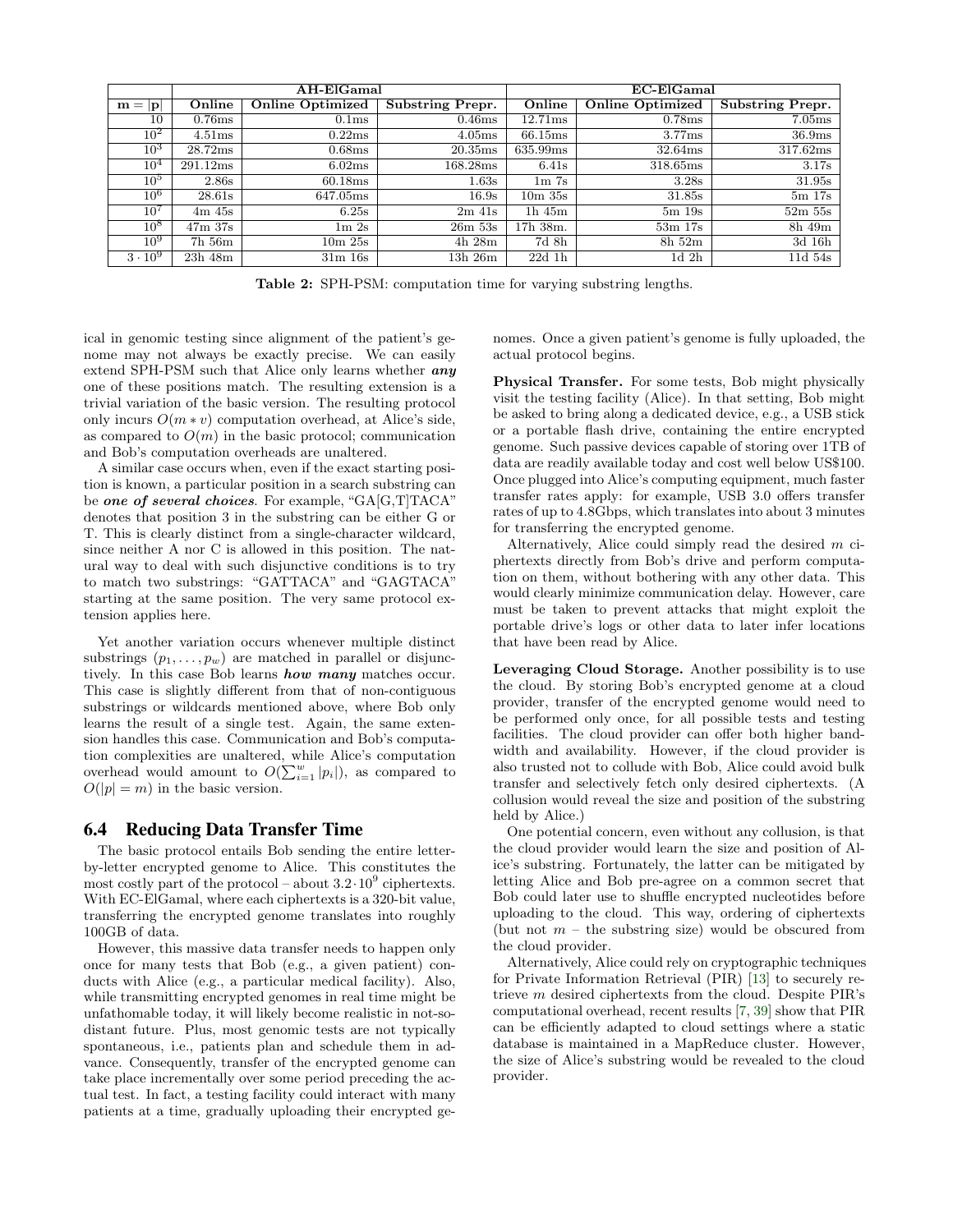#### 6.5 Coping with (Some) Malicious Input

We now consider the case where malicious Bob tries to guess the specifics of Alice's test, by verifying its guess of Alice's input. Let  $(p, s)$  denote Alice's input and  $(p', s')$  – Bob's guessed version. While faithfully following all SPH-PSM protocol steps, Bob inputs a concocted genome  $t'$  where  $t'[s': m'] = p'$  and  $m' = |p'|$ . In other words, the substring in  $t'$  starting at position  $p'$  is set to  $s'$ . (We assume, without loss of generality, that  $s$  and  $s'$  are contiguous substrings). For all other positions, Bob sets  $t_j = X$  for some  $X \notin \{A, C, G, T, -\}$ . Then, Bob uses t' as input for SPH-PSM with Alice. It is easy to see that, if acc decrypts to zero, Bob learns that  $(p, s) = (p', s')$ .

On one hand, in the HbC model, Bob is assumed not to deviate from the protocol, which should rule out this guessing attack. On the other hand, while HbC is clear with respect to participants scrupulously following all protocol steps, it is somewhat murky with regard to the validity or goodness of participants' input. To err on the side of caution, we can address Bob's input validity (and hence guessing attacks such as the one above) by indirectly integrating the genome sequencing lab into the domain of SPH-PSM.

Specifically, at sequencing time, the genome sequencing facility (denoted by Charlie) could offer some additional services beyond supplying a digitized genome:

- Encrypt the genome, one nucleotide at a time, under Bob's public key to produce  $et_1, ..., et_n$ . This is a reasonable service for Charlie to provide, since it anyhow learns Bob's genome and must communicate it back securely.
- Sign the encrypted genome  $(e t_1, ..., e t_n)$  as a whole. Similarly, to prevent any kind of future disputes and provide overall integrity as well as origin authenticity, it makes sense for Charlie to sign what it produces.

Armed with these modifications we can easily amend SPH-PSM to let Bob send Alice a *signed* encrypted genome. By verifying Charlie's signature, Alice can be assured that Bob's input is a valid genome sequenced by a reputable entity – Charlie. This change has negligible effect on performance if transfer of the encrypted genome is part of the online phase. This is because Alice needs to anyway receive all ciphertexts; it can gradually hash the encrypted genome as it is being received and, at the end, verify Charlie's signature.

However, if transfer is done off-line (as in Section [6.4\)](#page-7-0) or the encrypted genome is accessed piece-meal from a cloud provider, signing the entire encrypted genome is not useful. In this case – also at sequencing time – Charlie could individually sign each ciphertext (encrypted nucleotide). During the off-line phase, Alice can obtain selected ciphertext directly (from the cloud provider or from Bob's flash drive or USB stick) and easily verify that each  $et_j$ , for  $s \leq j < s+m$ , is accompanied by a valid Charlie's signature.

## <span id="page-8-5"></span>7. CONCLUSION

This paper presented a novel cryptographic primitive called Size- and Position-Hiding Private Substring Matching (SPH-PSM) that appeals to the increasingly relevant scenario of privacy-preserving genomic testing (Personalized Medicine). A prototype implementation attests to the practicality of the proposed technique.

Naturally, our work does not end here. We intend to explore the use of SPH-PSM in the context of unordered sets, i.e., to realize efficient two-party private set disjointness test, while hiding the size of one party's set. Let one party  $(P_1)$ represent its set as a polynomial  $P$  (with roots corresponding to set items) and sends encrypted coefficients to the other party  $(P_2)$ .  $P_2$ , for each element  $y_i$  in its set, can obliviously evaluate  $P$  at  $y_j$  using additively homomorphic encryption, and compute  $ee_j = E(r_j \mathcal{P}(y_j))$ , for a random value  $r_j$ . After multiplying all  $ee_i$  values,  $P_2$  can send the result to  $P_1$ , which, upon decryption, only learns whether the sets are disjoint.

Furthermore, we plan to extend SPH-PSM to support additional genomic tests, such as, testing for organ donorrecipients matching. We also intend to distribute an optimized open-source implementation of SPH-PSM, along with implementations of some common Personalized Medicine tests, such as: hla-B, tpmt, as well as API support for application developers.

## References

- <span id="page-8-3"></span>[1] A. Abbott. Special section on human genetics: With your genes? Take one of these, three times a day. Nature, 425(6960), 2003.
- <span id="page-8-11"></span>[2] G. Ateniese, E. De Cristofaro, and G. Tsudik. (If) Size Matters: Size-Hiding Private Set Intersection. In PKC, 2011.
- <span id="page-8-2"></span>[3] E. Ayday, E. De Cristofaro, J.-P. Hubaux, and G. Tsudik. The Chills and Thrills of Whole Genome Sequencing. To Appear in IEEE Computer. Available from <http://arxiv.org/abs/1306.1264>, 2013.
- <span id="page-8-1"></span>[4] P. Baldi, R. Baronio, E. De Cristofaro, P. Gasti, and G. Tsudik. Countering GATTACA: Efficient and Secure Testing of Fully-Sequenced Human Genomes. In CCS, 2011.
- <span id="page-8-10"></span>[5] J. Baron, K. El Defrawy, K. Minkovich, R. Ostrovsky, and E. Tressler. 5pm: Secure pattern matching. In SCN, 2012.
- <span id="page-8-6"></span>[6] M. Blanton and M. Aliasgari. Secure outsourcing of dna searching via finite automata. In *DBSec*, 2010.
- <span id="page-8-14"></span>[7] E. Blass, R. D. Pietro, R. Molva, and M. Onen. PRISM: Privacy-Preserving Searches in MapReduce. In PETS, 2012.
- <span id="page-8-7"></span>[8] F. Bruekers, S. Katzenbeisser, K. Kursawe, and P. Tuyls. Privacy-Preserving Matching of DNA Profiles. <http://eprint.iacr.org/2008/203>, 2008.
- <span id="page-8-4"></span>[9] A. Burke. Foundation Medicine: Personalizing Cancer Drugs. [http://is.gd/foundation\\_medicine](http://is.gd/foundation_medicine), 2012.
- <span id="page-8-8"></span>[10] M. Canim, M. Kantarcioglu, and B. Malin. Secure Management of Biomedical Data With Cryptographic Hardware. IEEE Transactions on Information Technology in Biomedicine, 16(1), 2012.
- <span id="page-8-15"></span>[11] B. Carlson. SNPs – A shortcut to personalized medicine. Genetic Engineering & Biotechnology News, 2008.
- <span id="page-8-9"></span>[12] Y. Chen, B. Peng, X. Wang, and H. Tang. Large-Scale Privacy-Preserving Mapping of Human Genomic Sequences on Hybrid Clouds. In NDSS, 2012.
- <span id="page-8-13"></span>[13] B. Chor, O. Goldreich, E. Kushilevitz, and M. Sudan. Private information retrieval. In FOCS. IEEE, 1995.
- <span id="page-8-0"></span>[14] F. Collins and V. McKusick. Implications of the Human Genome Project for medical science. *Jama*, 285(5), 2001.
- <span id="page-8-12"></span>[15] I. Damgård and M. Jurik. A generalisation, a simplification and some applications of Paillier's probabilistic public-key system. In PKC, 2001.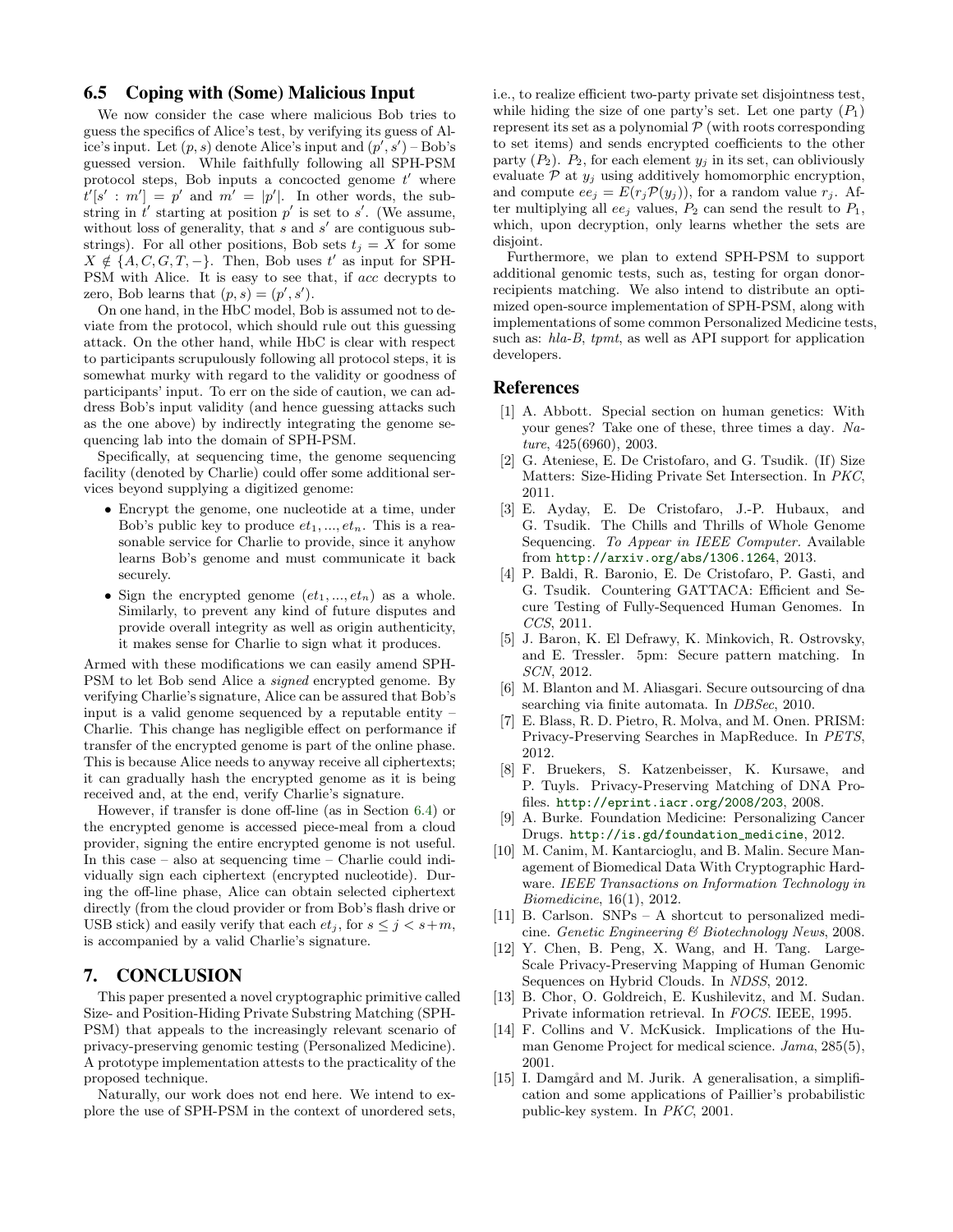- <span id="page-9-22"></span>[16] E. De Cristofaro, S. Faber, P. Gasti, and G. Tsudik. GenoDroid: Are Privacy-Preserving Genomic Tests Ready for Prime Time? In WPES, 2012.
- <span id="page-9-35"></span>[17] Y. Desmedt and Y. Frankel. Threshold cryptosystems. In CRYPTO, 1989.
- <span id="page-9-30"></span>[18] T. ElGamal. A public key cryptosystem and a signature scheme based on discrete logarithms. IEEE transactions on Information Theory, 31(4), 1985.
- <span id="page-9-36"></span>[19] P.-A. Fouque and D. Pointcheval. Threshold cryptosystems secure against chosen-ciphertext attacks. In ASI-ACRYPT, 2001.
- <span id="page-9-19"></span>[20] M. Franz, B. Deiseroth, K. Hamacher, S. Jha, S. Katzenbeisser, and H. Schröder. Towards secure bioinformatics services (short paper). Financial Cryptography and Data Security, 2012.
- <span id="page-9-21"></span>[21] M. Freedman, K. Nissim, and B. Pinkas. Efficient private matching and set intersection. In EUROCRYPT, 2004.
- <span id="page-9-24"></span>[22] R. Gennaro, C. Hazay, and J. Sorensen. Text Search Protocols with Simulation Based Security. In PKC, 2010.
- <span id="page-9-9"></span>[23] Genomics Law Report. Patenting and Personal Genomics: 23andMe Receives its First Patent, and Plenty of Questions. <http://preview.tinyurl.com/7ebpft9>, 2012.
- <span id="page-9-10"></span>[24] Genomics Law Report. Some Thoughts on Myriad After the Supreme Court Argument. [http://preview.](http://preview.tinyurl.com/bqy25wz) [tinyurl.com/bqy25wz](http://preview.tinyurl.com/bqy25wz), 2012.
- <span id="page-9-0"></span>[25] G. Ginsburg and H. Willard. Genomic and personalized medicine: foundations and applications. Translational Research, 154(6), 2009.
- <span id="page-9-33"></span>[26] GMP. <http://gmplib.org/>.
- <span id="page-9-6"></span>[27] D. Greenbaum, A. Sboner, X. Mu, and M. Gerstein. Genomics and privacy: Implications of the new reality of closed data for the field. PLoS Computational Biology, 7(12), 2011.
- <span id="page-9-1"></span>[28] M. Gymrek, A. L. McGuire, D. Golan, E. Halperin, and Y. Erlich. Identifying personal genomes by surname inference. Science, 339(6117):321–324, 2013.
- <span id="page-9-25"></span>[29] C. Hazay and Y. Lindell. Efficient protocols for set intersection and pattern matching with security against malicious and covert adversaries. In TCC, 2008.
- <span id="page-9-26"></span>[30] C. Hazay and T. Toft. Computationally secure pattern matching in the presence of malicious adversaries. ASIACRYPT, 2010.
- <span id="page-9-2"></span>[31] N. Homer et al. Resolving individuals contributing trace amounts of DNA to highly complex mixtures using high-density SNP genotyping microarrays. PLoS Genetics, 4(8), 2008.
- <span id="page-9-14"></span>[32] L. Hood and D. Galas. P4 Medicine: Personalized, Predictive, Preventive, Participatory A Change of View that Changes Everything. [http://www.cra.org/ccc/](http://www.cra.org/ccc/docs/init/P4_Medicine.pdf) [docs/init/P4\\_Medicine.pdf](http://www.cra.org/ccc/docs/init/P4_Medicine.pdf), 2009.
- <span id="page-9-27"></span>[33] Y. Ishai and A. Paskin. Evaluating branching programs on encrypted data. In TCC, 2007.
- <span id="page-9-17"></span>[34] S. Jha, L. Kruger, and V. Shmatikov. Towards practical privacy for genomic computation. In S&P, 2008.
- <span id="page-9-23"></span>[35] M. Kantarcioglu, W. Jiang, Y. Liu, and B. Malin. A Cryptographic Approach to Securely Share and Query Genomic Sequences. IEEE Transactions on Information Technology in Biomedicine, 12(5):606–617, 2008.
- <span id="page-9-20"></span>[36] J. Katz and J. Malka. Secure text processing with applications to private dna matching. In CCS, 2010.
- <span id="page-9-28"></span>[37] Y. Lindell, K. Nissim, and C. Orlandi. Hiding the Input-Size in Secure Two-Party Computation. [http:](http://eprint.iacr.org/2012/679) [//eprint.iacr.org/2012/679](http://eprint.iacr.org/2012/679), 2012.
- <span id="page-9-3"></span>[38] B. Malin. An evaluation of the current state of genomic data privacy protection technology and a roadmap for the future. Journal of the American Medical Informatics Association, 12(1), 2005.
- <span id="page-9-37"></span>[39] T. Mayberry, E.-O. Blass, and A. H. Chan. PIRMAP: Efficient Private information Retrieval for MapReduce. In FC, 2013.
- <span id="page-9-39"></span>[40] National Center for Biotechnology Information (US). Single Nucleotide Polymorphism Database. [http://](http://www.ncbi.nlm.nih.gov/projects/SNP/) [www.ncbi.nlm.nih.gov/projects/SNP/](http://www.ncbi.nlm.nih.gov/projects/SNP/).
- <span id="page-9-31"></span>[41] T. Okamoto and S. Uchiyama. A new public-key cryptosystem as secure as factoring. In EUROCRYPT, 1998.
- <span id="page-9-34"></span>[42] OpenSSL. <http://www.openssl.org/>.
- <span id="page-9-29"></span>[43] P. Paillier. Public-key cryptosystems based on composite degree residuosity classes. In EUROCRYPT, 1999.
- <span id="page-9-11"></span>[44] A. Pollack. Justices Consider Whether Patents on Genes Are Valid. <http://nyti.ms/XB7Tf9>, 2013.
- <span id="page-9-13"></span>[45] A. Prat and J. Baselga. The role of hormonal therapy in the management of hormonal-receptor-positive breast cancer with co-expression of her2. Nature Clinical Practice Oncology, 5(9), 2008.
- <span id="page-9-8"></span>[46] Presidential Commission for the Study of Bioethical Issues. PRIVACY and PROGRESS in Whole Genome Sequencing. [http://www.bioethics.gov/cms/sites/](http://www.bioethics.gov/cms/sites/default/files/PrivacyProgress508.pdf) [default/files/PrivacyProgress508.pdf](http://www.bioethics.gov/cms/sites/default/files/PrivacyProgress508.pdf), 2012.
- <span id="page-9-7"></span>[47] S. Sankararaman, G. Obozinski, M. Jordan, and E. Halperin. Genomic privacy and limits of individual detection in a pool. Nature Genetics, 41(9), 2009.
- <span id="page-9-38"></span>[48] P. Stenson et al. The human gene mutation database: 2008 update. Genome Medicine, 1(1), 2009.
- <span id="page-9-16"></span>[49] J. Troncoso-Pastoriza, S. Katzenbeisser, and M. Celik. Privacy preserving error resilient dna searching through oblivious automata. In CCS, 2007.
- <span id="page-9-32"></span>[50] O. Ugus, D. Westhoff, R. Laue, A. Shoufan, and S. A. Huss. Optimized implementation of elliptic curve based additive homomorphic encryption for wireless sensor networks. arXiv preprint 0903.3900, 2009.
- <span id="page-9-4"></span>[51] R. Wang et al. Learning your identity and disease from research papers: information leaks in Genome Wide Association Study. In CCS, 2009.
- <span id="page-9-18"></span>[52] R. Wang, X. Wang, Z. Li, H. Tang, M. Reiter, and Z. Dong. Privacy-preserving genomic computation through program specialization. In CCS, 2009.
- <span id="page-9-12"></span>[53] R. Wolf. Justices rule human genes cannot be patented. [http://www.usatoday.](http://www.usatoday.com/story/news/nation/2013/06/13/supreme-court-gene-breast-ovarian-cancer-patent/2382053/) [com/story/news/nation/2013/06/13/](http://www.usatoday.com/story/news/nation/2013/06/13/supreme-court-gene-breast-ovarian-cancer-patent/2382053/) [supreme-court-gene-breast-ovarian-cancer-patent](http://www.usatoday.com/story/news/nation/2013/06/13/supreme-court-gene-breast-ovarian-cancer-patent/2382053/)/ [2382053/](http://www.usatoday.com/story/news/nation/2013/06/13/supreme-court-gene-breast-ovarian-cancer-patent/2382053/), 2013.
- <span id="page-9-15"></span>[54] S. Young. Knome Software Makes Sense of the Genome. [http://www.technologyreview.com/news/428179/](http://www.technologyreview.com/news/428179/knome-software-makes-sense-of-the-genome/) [knome-software-makes-sense-of-the-genome/](http://www.technologyreview.com/news/428179/knome-software-makes-sense-of-the-genome/), 2012.
- <span id="page-9-5"></span>[55] X. Zhou, B. Peng, Y. Li, Y. Chen, H. Tang, and X. Wang. To Release Or Not To Release: Evaluating Information Leaks in Aggregate Human-Genome Data. In ESORICS, 2011.